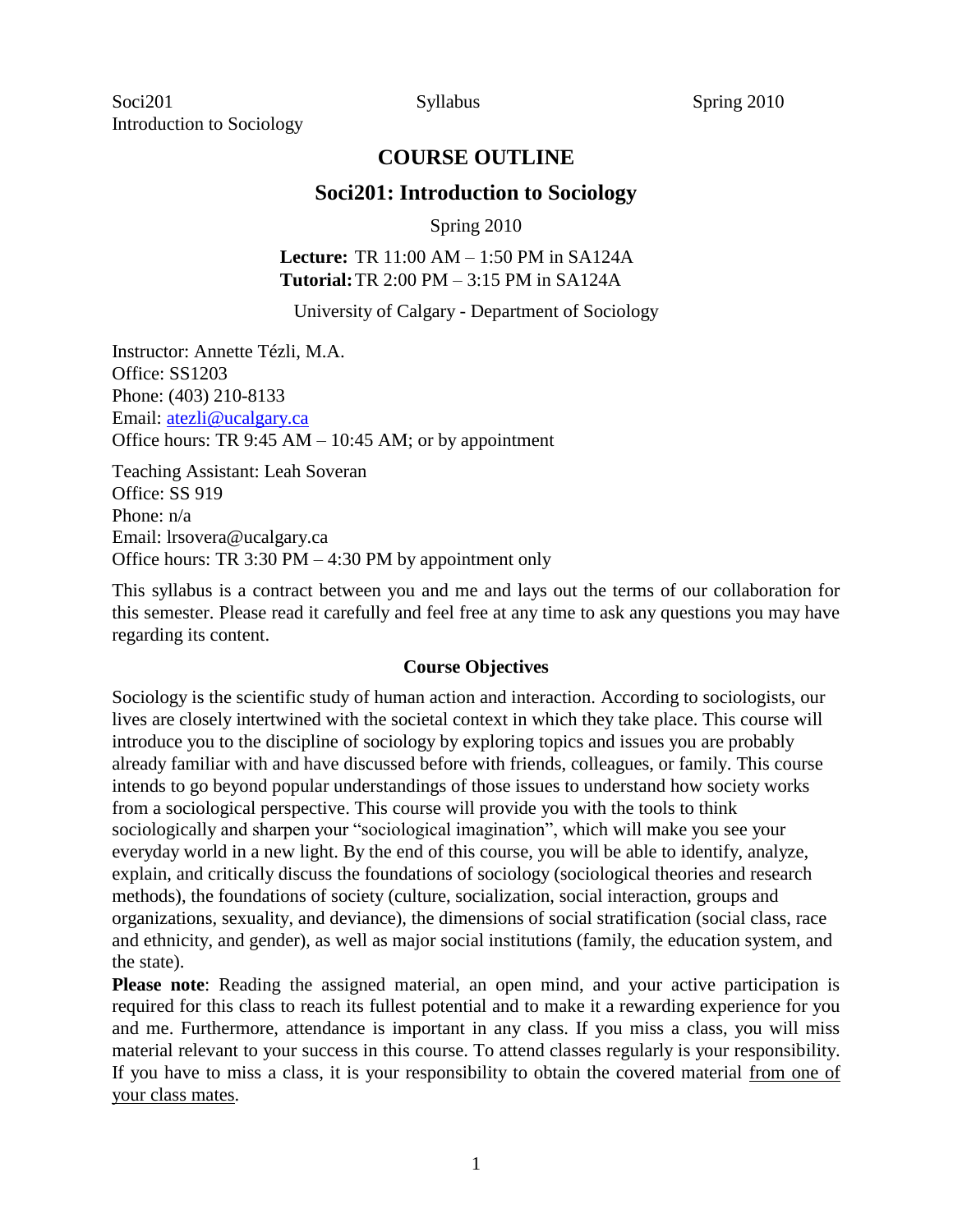#### **Required Readings**

Macionis, J., Jansson, S., & Benoit, C. (2009). *Society: The basics* (4th Cdn. ed.). Toronto: Pearson Education Canada. **The 4th edition has been updated extensively. Please do not purchase earlier editions!**

Lewry, David (2010). *Channel of the Broken Gun*. **Available on-line: [www.lulu.com.](http://www.lulu.com/)** available as e-book:<http://www.lulu.com/content/e-book/channel-of-the-broken-gun/8456287> or paper back:<http://www.lulu.com/product/paperback/channel-of-the-broken-gun/6385733>

## **Other Learning Resources**

A text study guide and a variety of course related resources and quizzes are available on the text CD as well as on-line at [http://www.pearsoned.ca/macionis.](http://www.pearsoned.ca/macionis)

#### **Course Requirements**

|                              | Date due | % of final grade | <b>Sections covered</b> |
|------------------------------|----------|------------------|-------------------------|
| Midterm                      | June 3   |                  | 1 & 2                   |
| Written assignment   June 24 |          |                  | 1 - 4                   |
| Tutorial activities          | TBA      |                  | $1 - 4$                 |
| Final Exam                   | `K A     |                  | 3 & 4                   |

#### *Assignment Schedule and Outline*

## *Midterm (25%)*

There will be one mid-term exam composed of 60 multiple-choice and true/false questions. The questions will cover the first two sections of the course: The Foundations of Sociology and The Foundations of Society (textbook chapters 1-7). **(June 3)** 

## *Written assignment (25%)*

The 3-5 page paper is based on the book *Barrel of the Broken Gun* by David Lewry. You will conduct a sociological analysis of the book drawing on theories and substantive topics covered throughout the semester. Detailed paper guidelines will be posted on BlackBoard (under Assignments). **Due June 24.** 

## *Tutorial activities (15%)*

Attendance of the tutorials is mandatory. The tutorials will give you the opportunity to engage with the material covered in class in a fun and interactive manner and thereby develop your critical thinking skills, which are essential to the "sociological imagination". Your grade for this component will be based on a short writing assignment covering each of the four course sections. Assignments will be developed and administered by your Teaching Assistant who will provide you with more information during your first tutorial.

## *Final Exam (35%)*

The final exam is Registrar scheduled (exam period: June 28-30). It is composed of 100 multiplechoice and true false questions and will cover sections three (The Dimensions of Inequality) and four (Major Social Institutions). **(TBA)**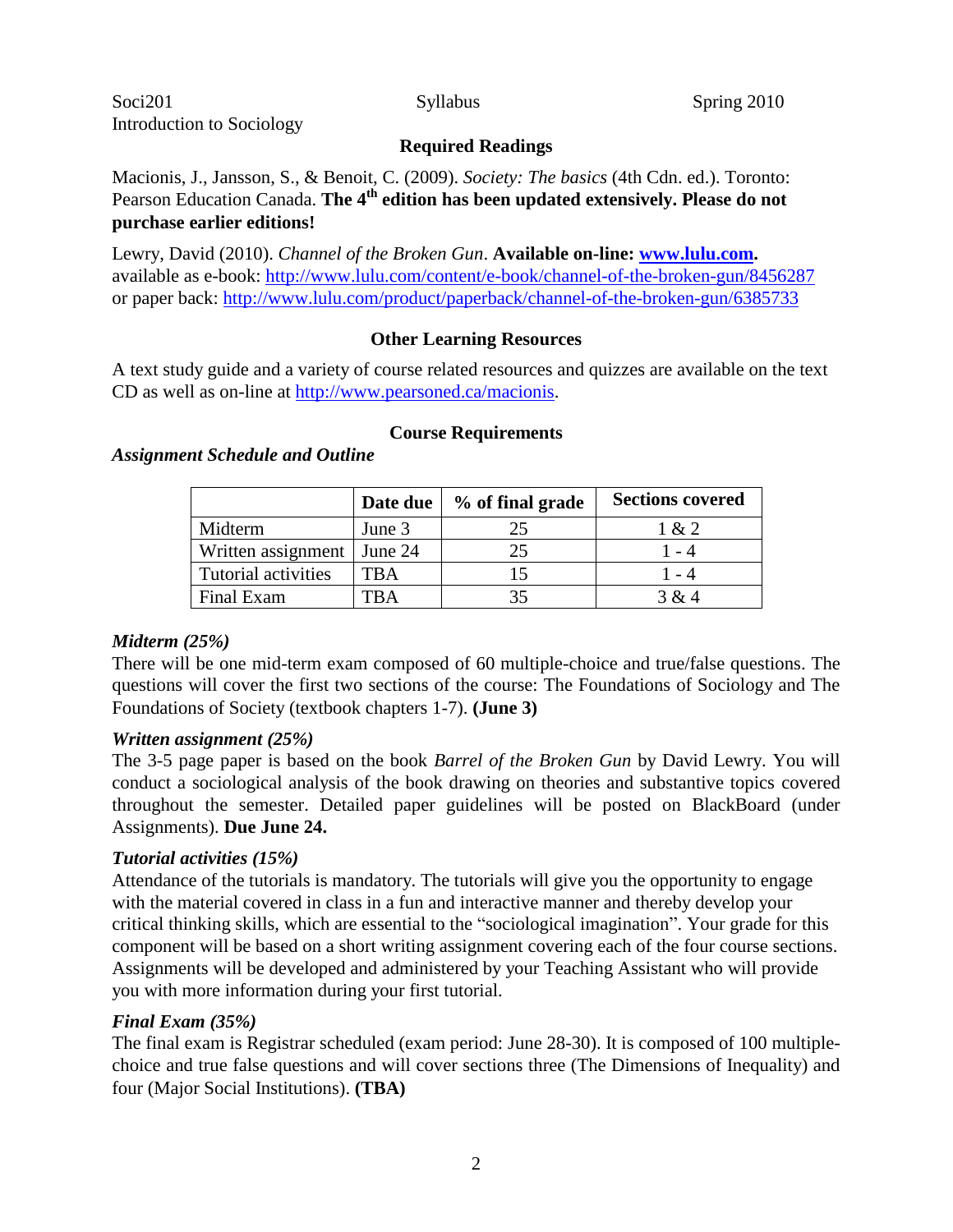## *Grading Scale*

Letter grades will be assigned and submitted to the registrar based on the following scale:

|  | $R_+$   96 - 100%   B+   80 - 85%   C+   67 - 69%   D+   57 - 59%   F   0 - 49%                     |  |  |  |
|--|-----------------------------------------------------------------------------------------------------|--|--|--|
|  | $\mid$ A $\mid$ 91 – 95% $\mid$ B $\mid$ 74 – 79% $\mid$ C $\mid$ 63 – 66% $\mid$ D $\mid$ 53 – 56% |  |  |  |
|  | $A - 86 - 90\%$ B- $70 - 73\%$ C- $60 - 62\%$ D- $50 - 52\%$                                        |  |  |  |

The grades for a course component may be scaled to maintain equity among sections and to conform to departmental norms. **To receive a passing grade in this course, all course requirements must be completed.**

#### **Assignment Policies**

If you are unable to take an exam or pass in an assignment on time, you must notify me in advance, if at all possible. All requests for deferral of a course component due to health reasons must be accompanied by written documentation as outlined in the University Calendar and should be obtained while you have the physical or emotional problem rather than after recovery. Deferrals will be allowed in the following circumstances: illness, domestic affliction or religious conviction. Travel arrangements and misreading of the syllabus are not valid reasons for requesting a deferral. Deferrals will not be granted if it is determined that just cause is not shown by the student. If you have missed a test for a legitimate reason, the instructor can require you to write a "make up" test as close in time to the original test as possible or can choose to transfer the percentage weight to another course component. If I schedule a "make up" test for you, its date and location will be at the convenience of the Sociology Department.

Assignments handed in late without good cause as defined above are subject to a 5 percentage point deduction per day past the due date. You will not be able to make up assignments not handed in. There are absolutely NO EXCEPTIONS!

Please note that requests to defer a final examination or to defer term work past the end of a term go through the Undergraduate Programs Office (UPO) and must be processed by the deadlines that are established in the U of C Calendar. You can find the forms you need online: Deferred Final Exam Application:

[http://www.ucalgary.ca/registrar/files/registrar/Winter2008DEFERREDFINALEXAMINATION](http://www.ucalgary.ca/registrar/files/registrar/Winter2008DEFERREDFINALEXAMINATIONS.pdf) [S.pdf](http://www.ucalgary.ca/registrar/files/registrar/Winter2008DEFERREDFINALEXAMINATIONS.pdf)

Deferred Term Work Form:<http://www.ucalgary.ca/registrar/files/registrar/defTW.pdf>

You must submit these deferral forms to the Social Sciences Associate Dean (Students) through the UPO office: Undergraduate Programs Office, 4th Floor, MacEwan Student Centre. Only the Associate Dean approves requests for deferrals which extend beyond the end of a term. Instructors are not involved in such decisions. To make an appointment with the Associate Dean, phone (403) 220-8155.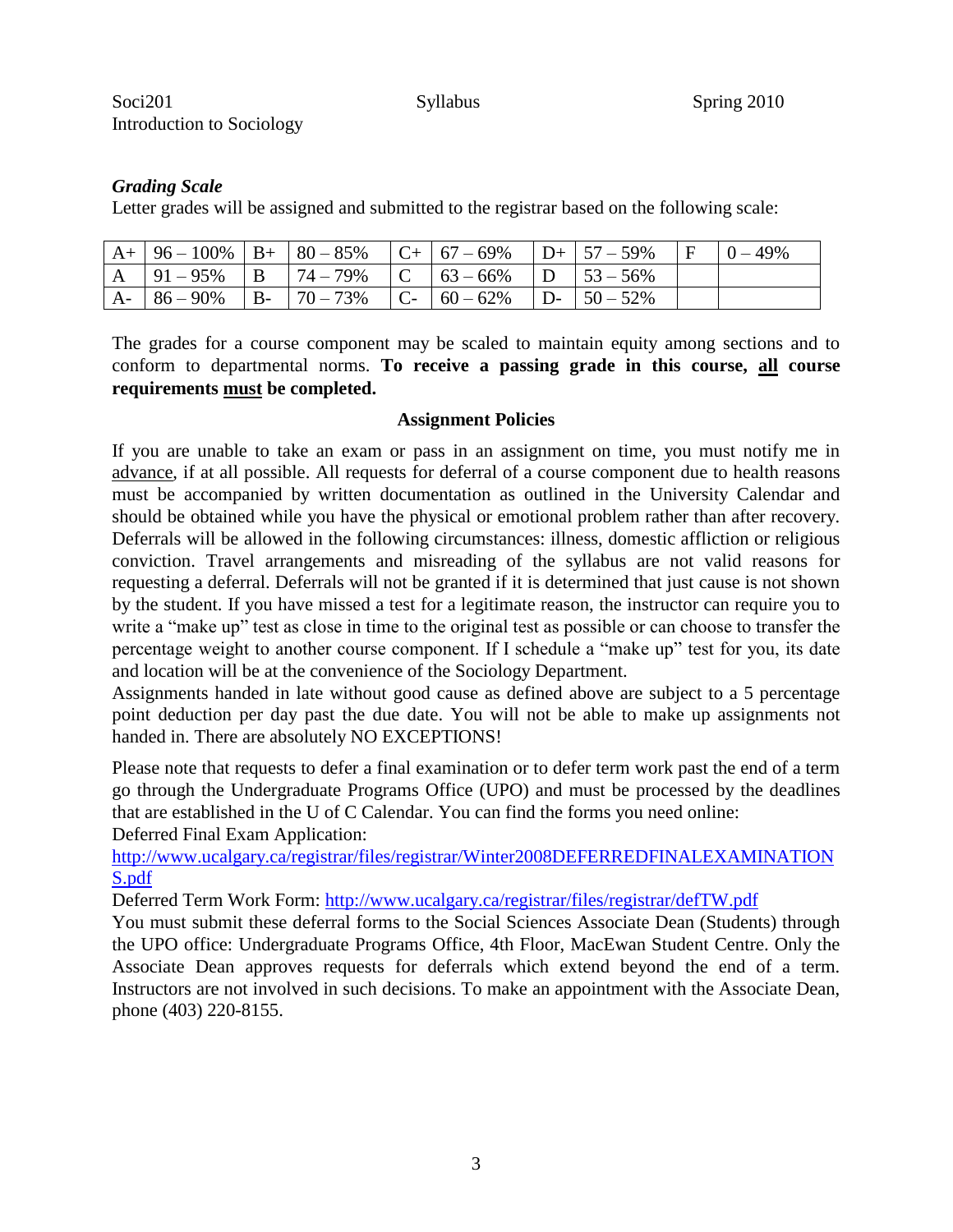Introduction to Sociology

## **Handing in papers outside of class, return of final papers, and release of final grades**

1. When you are unable to submit papers in class, you should make arrangements to hand in their papers directly to me or the teaching assistant. Papers will not be accepted in the main Sociology Department office.

2. Final papers will not be returned through the main Sociology Department office. The Freedom of Information and Privacy (FOIP) legislation disallows the practice of having students retrieve assignments from a public place (i.e. outside an instructor's office, the department office etc.) Students who want their final papers returned by mail must attach a stamped, self-addressed envelope with the paper. Otherwise final papers will be available for pick-up only during the instructor's office hours at the end of this term or at the beginning of the next term.

3. Final grades are not posted by the Sociology Department. They are available only online.

### **Academic Accommodation**

If you have a disability and require academic accommodation, you need to register with the Disability Resource Centre (MC 295, telephone 220-8237). It is your responsibility to register with the Disability Resource Centre and to request academic accommodation, if required. Please provide me with your academic accommodation letter no later than fourteen (14) days after the first day of class. Please submit the Instructor Confirmation Sheet for signature. It is your responsibility to book accommodated exams at the Disability Resource Centre.

### **Academic Misconduct**

Plagiarism, cheating and other academic misconduct are regarded as serious academic offences. Please be advised to consult the University Calendar which presents a Statement of Intellectual Honesty and definitions and penalties associated with cheating, plagiarism, and other academic misconduct.

## **Reappraisal of Grades and Academic Appeals**

If you chose to challenge a grade you received for an exam or assignment, please refer to the Reappraisal of Grades and Academic Appeals section of the University Calendar and follow the procedures outlined therein.

#### **Ethics Research**

Please be advised that any research involving human subjects - including any interviewing (even with friends and family), opinion polling, or unobtrusive observation – must have the approval of the Departmental Ethics Committee. In completing course requirements, you must not undertake any human subjects research without discussing your plans with me, to determine if ethics approval is required.

## **Protection of Privacy**

The Freedom of Information and Protection of Privacy (FOIP) legislation disallows the practice of having students retrieve assignments from a public place, e.g., outside an instructor's office or the Department's main office. I will return written assignments individually during class, or during my office hours. If you are unable to pick up your assignment, you may provide me with a stamped, self-addressed envelope to be used for the return of your assignment.